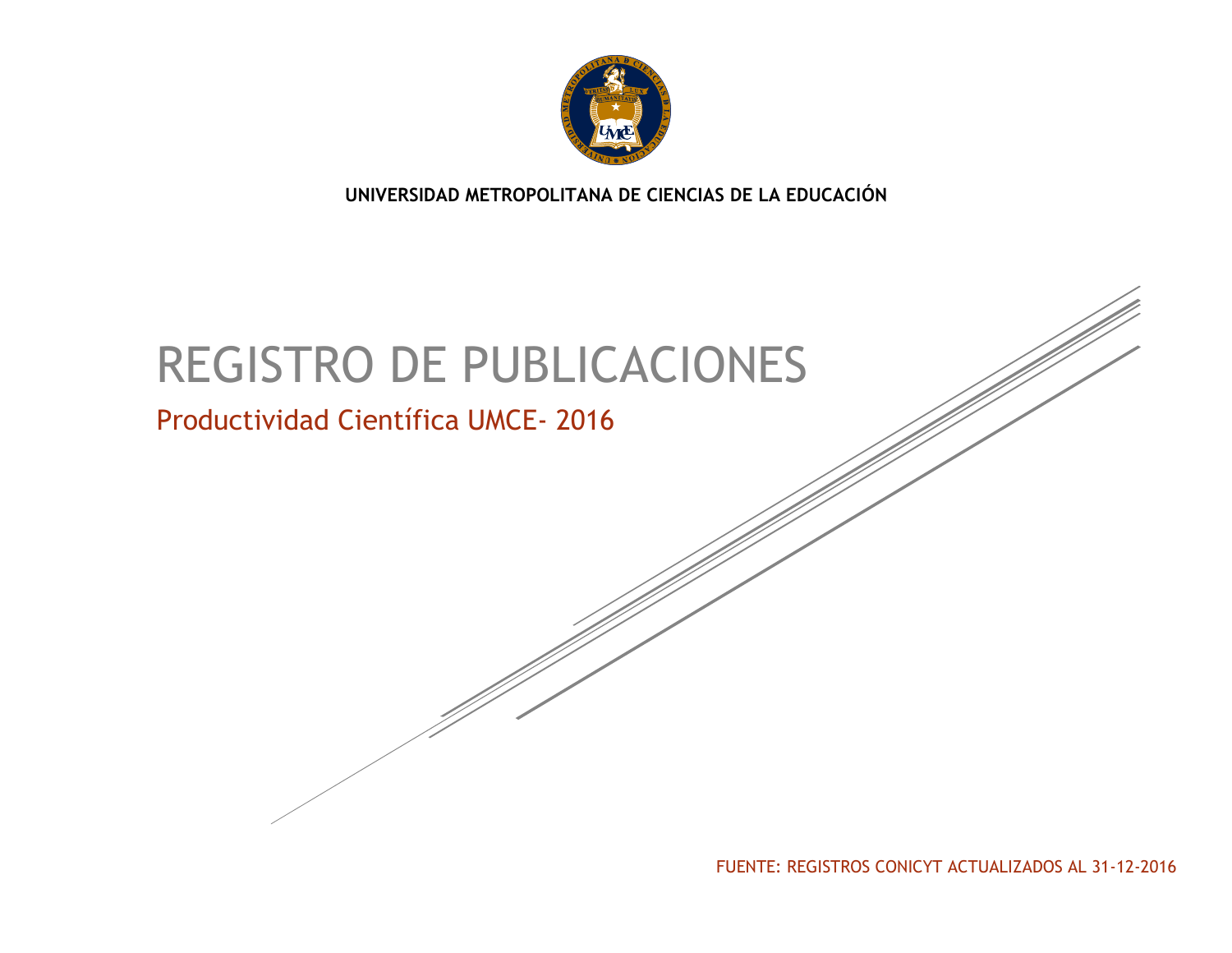



#### **Productividad Científica Universidad Metropolitana de Ciencias de la Educación, año 2016 (Fuente: Registros CONICYT actualizados al 31/12/2016)**

| <b>FACULTAD</b>                 | <b>WoS</b>               | <b>Scopus</b> | <b>SciELO Chile - No WoS</b> | <b>TOTAL</b> |
|---------------------------------|--------------------------|---------------|------------------------------|--------------|
| ARTES Y EDUCACIÓN FÍSICA        | $\overline{\phantom{0}}$ |               |                              |              |
| <b>CIENCIAS BÁSICAS</b>         | 22                       |               |                              | 28           |
| FILOSOFÍA Y EDUCACIÓN           |                          |               |                              |              |
| HISTORIA, GEOGRAFÍA Y<br>LETRAS |                          | n             |                              |              |
| <b>OTROS</b>                    |                          |               |                              | 6            |
| <b>TOTAL</b>                    | 28                       | 21            |                              | 50           |

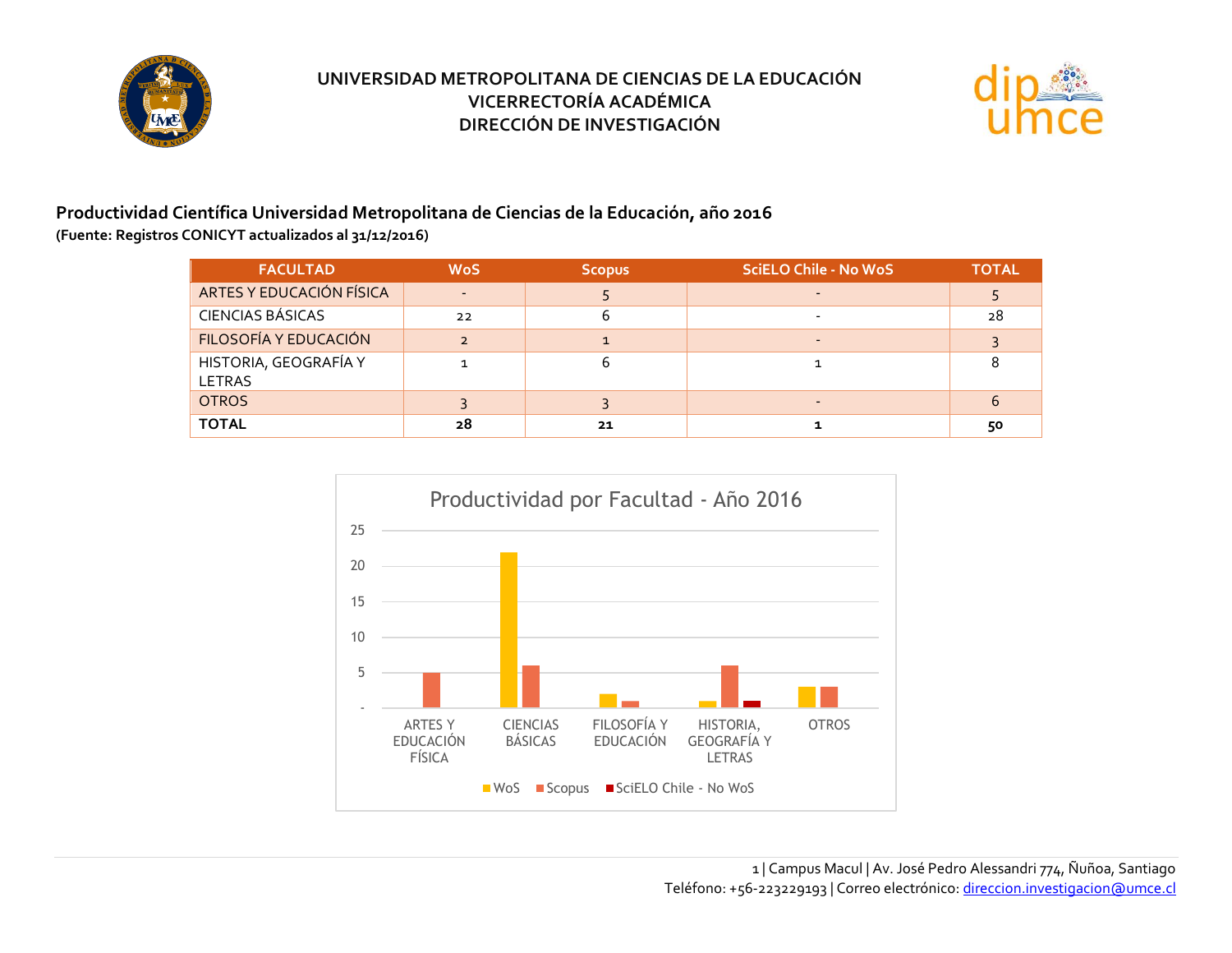



**Productividad Científica Universidad Metropolitana de Ciencias de la Educación, año 2016 (Fuente: Registros CONICYT actualizados al 31/12/2016)**

| $N^{\circ}$    | <b>AUTOR/ES</b>                                                                                         | <b>DEPARTAMENTO</b> | <b>FACULTAD</b>         | <b>TÍTULO</b>                                                                                                                             | <b>REFERENCIA</b>                                                                                         | <b>INDEXACIÓN</b> |
|----------------|---------------------------------------------------------------------------------------------------------|---------------------|-------------------------|-------------------------------------------------------------------------------------------------------------------------------------------|-----------------------------------------------------------------------------------------------------------|-------------------|
| $\mathbf{1}$   | Aquilera-Olivares D,<br>Burgos-Lefimil C,<br>Melendez W, Flores-<br>Prado L, Niemeyer<br>HM.            | <b>ENTOMOLOGÍA</b>  | <b>CIENCIAS BÁSICAS</b> | Chemical basis of nestmate recognition in a<br>defense context in a one-piece nesting<br>termite.                                         | Chemoecology<br>2016;26(5):163-172.                                                                       | <b>WoS</b>        |
| $\overline{2}$ | Aguilera-Olivares D,<br>Rizo JF, Burgos-<br>Lefimil C, Flores-<br>Prado L, Niemeyer<br>HM.              | <b>ENTOMOLOGÍA</b>  | <b>CIENCIAS BÁSICAS</b> | Nestmate recognition in defense against nest<br>invasion by conspecifics during swarming in a<br>one-piece nesting termite.               | Revista Chilena De<br>Historia Natural 2016;89.                                                           | WoS               |
| $\overline{3}$ | Cescutti G, Valentini<br>M, Francois P,<br>Chiappini C, Depagne<br>E, Christlieb N, C<br>Cortes, et al. | <b>FÍSICA</b>       | <b>CIENCIAS BÁSICAS</b> | Does the chemical signature of TYC 8442-<br>1036-1 originate from a rotating massive star<br>that died in a faint explosion?              | Astronomy &<br>Astrophysics 2016;595.                                                                     | <b>WoS</b>        |
| 4              | Cornejo A, Salgado F,<br>Caballero J, Vargas<br>R, Simirgiotis M,<br>Areche C.                          | <b>BIOLOGÍA</b>     | <b>CIENCIAS BÁSICAS</b> | Secondary Metabolites in Ramalina terebrata<br>Detected by UHPLC/ESI/MS/MS and<br>Identification of Parietin as Tau Protein<br>Inhibitor. | International Journal of<br><b>Molecular Sciences</b><br>2016;17(8).                                      | WoS               |
| 5              | Estrada MP.                                                                                             | <b>ENTOMOLOGÍA</b>  | <b>CIENCIAS BÁSICAS</b> | Species of the genus Arthrobrachus Solier,<br>1849 (Coleoptera: Melyridae) distributed to<br>the East of the Andes.                       | Zootaxa<br>2016;4092(3):371-387.                                                                          | <b>WoS</b>        |
| 6              | Fernandez AM,<br>Munoz-Reyes JA,<br>Dufey M, Buccioni G,<br>Cid V.                                      | <b>BIOLOGÍA</b>     | <b>CIENCIAS BÁSICAS</b> | Adaptation of the Mate Value Components<br>Questionnaire to the Chilean Context.                                                          | Revista Iberoamericana<br>De Diagnostico Y<br>Evaluacion-E Avaliacao<br>Psicologica<br>2015;2(40):94-102. | WoS               |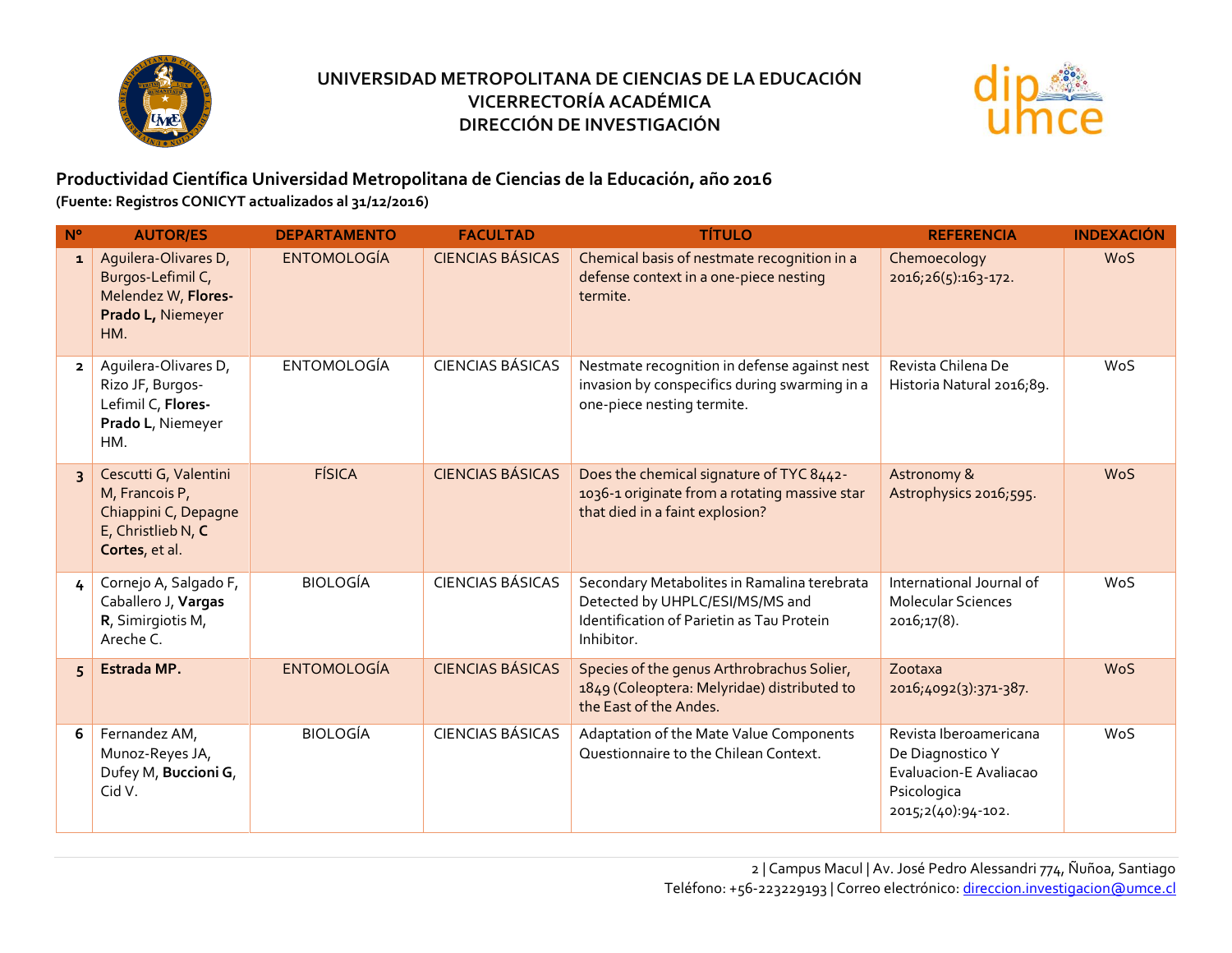



| $N^{\circ}$    | <b>AUTOR/ES</b>                                                                      | <b>DEPARTAMENTO</b>    | <b>FACULTAD</b>                        | <b>TÍTULO</b>                                                                                                                                               | <b>REFERENCIA</b>                                         | <b>INDEXACIÓN</b> |
|----------------|--------------------------------------------------------------------------------------|------------------------|----------------------------------------|-------------------------------------------------------------------------------------------------------------------------------------------------------------|-----------------------------------------------------------|-------------------|
| $\overline{7}$ | Ganga-Contreras F,<br>Villegas-Villegas F,<br>Pedraja-Rejas L,<br>Rodriguez-Ponce E. | <b>SIN INFORMACIÓN</b> | <b>SIN INFORMACIÓN</b>                 | TRANSFORMATIONAL LEADERSHIP AND<br>ITS EFFECT ON TEACHING MANAGEMENT:<br>THE CASE OF A SCHOOL IN NORTHERN<br>CHILE.                                         | Interciencia<br>2016;41(9):596-604.                       | <b>WoS</b>        |
| 8              | Garcia-Lopez A,<br>Martinez-Falcon AP,<br>Mico E, Estrada P,<br>Grez AA.             | <b>ENTOMOLOGÍA</b>     | <b>CIENCIAS BÁSICAS</b>                | Diversity distribution of saproxylic beetles in<br>Chilean Mediterranean forests: influence of<br>spatiotemporal heterogeneity and<br>perturbation.         | Journal of Insect<br>Conservation<br>2016;20(4):723-736.  | WoS               |
| $\overline{9}$ | Gonzalez CR,<br>Carvacho C.                                                          | <b>ENTOMOLOGÍA</b>     | <b>CIENCIAS BÁSICAS</b>                | Redescription of the adult male and<br>description of the puparium of<br>Hirmoneuropsis luctuosa (Philippi) (Diptera,<br>Nemestrinidae) from central Chile. | Revista Brasileira De<br>Entomologia<br>2016;60(1):19-23. | <b>WoS</b>        |
| 10             | Gonzalez CR, Llanos<br>L, Saldarriaga-<br>Cordoba M.                                 | <b>ENTOMOLOGÍA</b>     | <b>CIENCIAS BÁSICAS</b>                | Description of the Terrestrial Larva of Parosca<br>latipalpis (Macquart) (Diptera: Tabanidae)<br>from Southern Chile.                                       | <b>Neotropical Entomology</b><br>2016;45(5):548-553.      | WoS               |
| 11             | <b>Hutinel MR.</b>                                                                   | <b>FILOSOFÍA</b>       | <b>FILOSOFÍA Y</b><br><b>EDUCACIÓN</b> | THE PHILOSOPHER'S PHYSIOGNOMY:<br>LAUGHTER AND ANECDOTE IN NIETZSCHE.                                                                                       | Atenea 2016(513):87-103.                                  | <b>WoS</b>        |
| 12             | Inostroza N,<br>Mendizabal F,<br>Arratia-P RR,<br>Orellana C, Linares-<br>Flores C.  | QUÍMICA                | <b>CIENCIAS BÁSICAS</b>                | Improvement of photovoltaic performance by<br>substituent effect of donor and acceptor<br>structure of TPA-based dye-sensitized solar<br>cells.             | Journal of Molecular<br>Modeling 2016;22(1).              | WoS               |
| 13             | Krolow TK, Henriques<br>AL, Gonzalez CR.                                             | <b>ENTOMOLOGÍA</b>     | <b>CIENCIAS BÁSICAS</b>                | Taxonomic revision of the Neotropical genus<br>Caenopangonia Krober, 1930 (Diptera:<br>Tabanidae).                                                          | Zootaxa<br>2016;4154(5):541-558.                          | <b>WoS</b>        |
| 14             | Larrain J, Vargas R,<br>Uribe J, von Konrat<br>М.                                    | <b>BIOLOGÍA</b>        | <b>CIENCIAS BÁSICAS</b>                | The rediscovery of Frullania weberbaueri<br>Steph.: The first record for Chile, its<br>conservation status, and lectotypification.                          | Gayana Botanica<br>2016;73(1):19-24.                      | WoS               |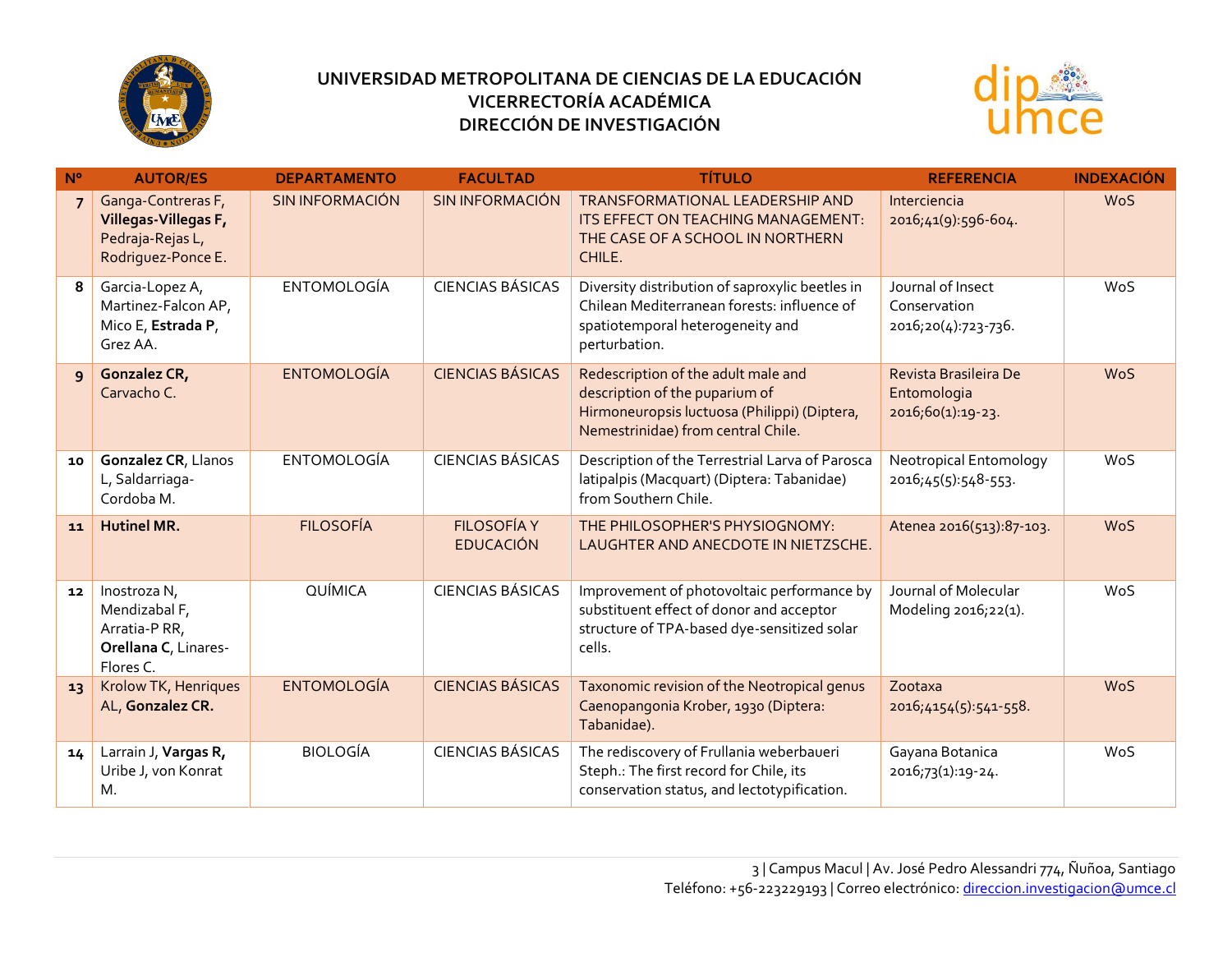



| $N^{\circ}$ | <b>AUTOR/ES</b>                                                                                  | <b>DEPARTAMENTO</b> | <b>FACULTAD</b>                                  | <b>TÍTULO</b>                                                                                                                                                                                     | <b>REFERENCIA</b>                                                                               | <b>INDEXACIÓN</b> |
|-------------|--------------------------------------------------------------------------------------------------|---------------------|--------------------------------------------------|---------------------------------------------------------------------------------------------------------------------------------------------------------------------------------------------------|-------------------------------------------------------------------------------------------------|-------------------|
| 15          | Leon CA, Olivan G,<br>Larrain J, Vargas R,<br>Fuertes E.                                         | <b>BIOLOGÍA</b>     | <b>CIENCIAS BÁSICAS</b>                          | Bryophytes and lichens in peatlands and<br>Tepualia stipularis swamp forests of Isla<br>Grande de Chiloe (Chile).                                                                                 | Anales Del Jardin<br><b>Botanico De Madrid</b><br>$2014,71(1):1-9.$                             | <b>WoS</b>        |
| 16          | Leon CA, Olivan-<br>Martinez G, Larrain J,<br>Vargas R.                                          | <b>BIOLOGÍA</b>     | <b>CIENCIAS BÁSICAS</b>                          | Patterns of bryophyte and lichen diversity in<br>bogs and Tepualia stipularis forests of<br>Northern Patagonia (Chile): evidence of a<br>novel ecosystem in southern South America.               | <b>Botanical Sciences</b><br>2016;94(3):441-453.                                                | WoS               |
| 17          | Mandujano V, Flores-<br>Prado L, Chiappa E.                                                      | <b>ENTOMOLOGÍA</b>  | <b>CIENCIAS BÁSICAS</b>                          | Behavioral Analysis and Ethogram of Mating<br>in the Wasp Sphex latreillei (Lepeletier)<br>(Hymenoptera: Crabronidae).                                                                            | <b>Neotropical Entomology</b><br>2016;45(4):369-373.                                            | <b>WoS</b>        |
| 18          | Mena NP, Garcia-<br>Beltran O, Lourido F,<br>Urrutia PJ, Mena R,<br>Castro-Castillo V, et<br>al. | QUÍMICA             | <b>CIENCIAS BÁSICAS</b>                          | The novel mitochondrial iron chelator 5-<br>((methylamino)methyl)-8-hydroxyquinoline<br>protects against mitochondrial-induced<br>oxidative damage and neuronal death (vol<br>463, pg 787, 2015). | <b>Biochemical and</b><br><b>Biophysical Research</b><br>Communications<br>2016;473(1):361-361. | WoS               |
| 19          | Munoz JG.                                                                                        | CASTELLANO          | HISTORIA,<br><b>GEOGRAFÍA Y</b><br><b>LETRAS</b> | Literature and the press: the writer's column<br>in Chile                                                                                                                                         | Alpha-Revista De Artes<br>Letras Y Filosofia<br>2016(42):145-161.                               | <b>WoS</b>        |
| 20          | Muranyi D, Gamboa<br>M, Vera A.                                                                  | <b>BIOLOGÍA</b>     | <b>CIENCIAS BÁSICAS</b>                          | Lost and found: the Plecoptera types of<br>Blanchard and Mabille, with further<br>contributions to the stoneflies of Chile.                                                                       | Zootaxa<br>2016;4200(4):544-560                                                                 | WoS               |
| 21          | Otto S, Neaman A,<br>Richards B, Mario A.                                                        | F. PEDAGÓGICA       | <b>FILOSOFÍA Y</b><br><b>EDUCACIÓN</b>           | <b>Explaining the Ambiguous Relations Between</b><br>Income, Environmental Knowledge, and<br><b>Environmentally Significant Behavior.</b>                                                         | Society & Natural<br><b>Resources</b><br>2016;29(5):628-632.                                    | WoS               |
| 22          | Pedraja-Rejas L,<br>Rodriguez-Ponce E,<br>Mardones PR,<br>Contreras FG,<br>Villegas FV.          | SIN INFORMACIÓN     | SIN INFORMACIÓN                                  | DETERMINANTS OF THE LEVEL OF<br>SATISFACTION OF STUDENTS IN THEIR<br>SCHOOLS: AN EXPLORATORY STUDY IN<br>CHILE.                                                                                   | Interciencia<br>2016;41(6):401-406.                                                             | WoS               |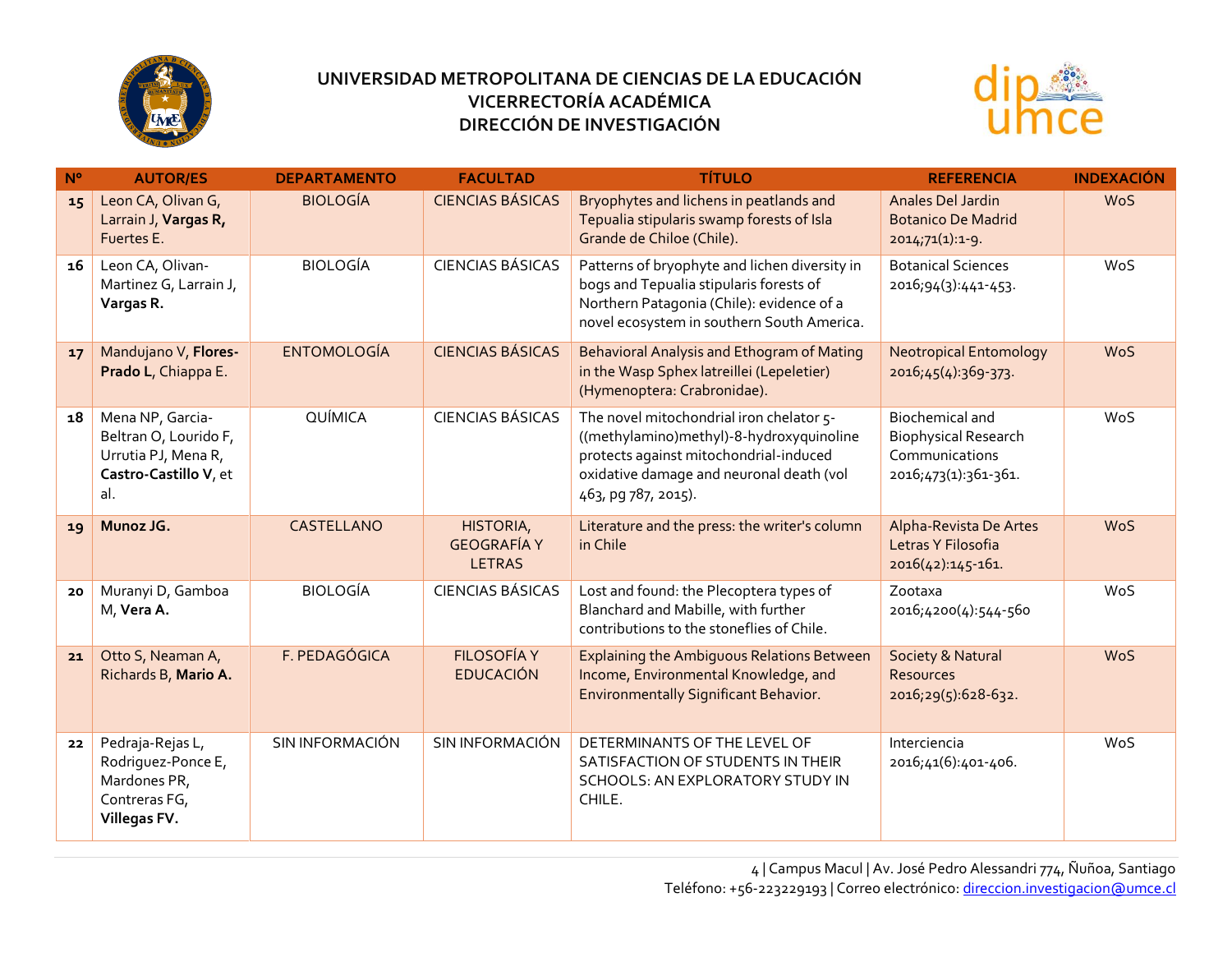



| $N^{\circ}$ | <b>AUTOR/ES</b>                                                                                                                  | <b>DEPARTAMENTO</b>    | <b>FACULTAD</b>                         | <b>TÍTULO</b>                                                                                                                                   | <b>REFERENCIA</b>                                                                                                   | <b>INDEXACIÓN</b> |
|-------------|----------------------------------------------------------------------------------------------------------------------------------|------------------------|-----------------------------------------|-------------------------------------------------------------------------------------------------------------------------------------------------|---------------------------------------------------------------------------------------------------------------------|-------------------|
| 23          | Pinto CF, Salinas S,<br>Flores-Prado L,<br>Echeverria J,<br>Niemeyer HM.                                                         | <b>ENTOMOLOGÍA</b>     | <b>CIENCIAS BÁSICAS</b>                 | Sequestration of tropane alkaloids from<br>Brugmansia suaveolens (Solanaceae) by the<br>treehopper Alchisme grossa (Hemiptera:<br>Membracidae). | <b>Biochemical Systematics</b><br>and Ecology 2016;66:161-<br>165.                                                  | <b>WoS</b>        |
| 24          | Sandoval-Acuna C,<br>Fuentes-Retamal S,<br>Guzman-Rivera D,<br>Peredo-Silva L,<br>Madrid-Rojas M,<br>Rebolledo S, et al.         | QUÍMICA                | <b>CIENCIAS BÁSICAS</b>                 | Destabilization of mitochondrial functions as<br>a target against breast cancer progression:<br>Role of TPP+-linked-polyhydroxybenzoates.       | <b>Toxicology and Applied</b><br>Pharmacology<br>2016;309:2-14.                                                     | WoS               |
| 25          | <b>Serrano MLE.</b>                                                                                                              | <b>SIN INFORMACIÓN</b> | <b>SIN INFORMACIÓN</b>                  | Marginalities: Variations of the testimony in<br>Latin America.                                                                                 | Hispamerica-Revista De<br>Literatura<br>2015;44(132):101-106.                                                       | WoS               |
| 26          | Torrico-Bazoberry D,<br>Pinto CF, Flores-<br>Prado L, Fonturbel<br>FE, Niemeyer HM.                                              | <b>ENTOMOLOGÍA</b>     | <b>CIENCIAS BÁSICAS</b>                 | Natural selection in the tropical treehopper<br>Alchisme grossa (Hemiptera: Membracidae)<br>on two sympatric host-plants                        | Arthropod-Plant<br>Interactions<br>2016;10(3):229-235.                                                              | WoS               |
| 27          | Vera A.                                                                                                                          | <b>BIOLOGÍA</b>        | <b>CIENCIAS BÁSICAS</b>                 | Taxonomic Study of Chilenoperla puerilis<br>(Insecta, Plecoptera), and her assignment to<br>Ericiataperla new combination.                      | Gayana 2016;80(1):92-<br>102.                                                                                       | WoS               |
| 28          | Villagra CA,<br>Schapheer C.                                                                                                     | <b>ENTOMOLOGÍA</b>     | <b>CIENCIAS BÁSICAS</b>                 | New records of Moluchia strigata (Blanchard,<br>1851) (Blattodea: Ectobiidae) in<br>Mediterranean Matorral, Central Chile.                      | Gayana 2016;80(1):137-<br>140.                                                                                      | WoS               |
| 29          | <b>DANIELA CHACON</b><br>MACCHIAVELLO<br><b>FELIPE SAAVEDRA</b><br><b>CORONADO</b><br><b>VALERIA HERRERA</b><br><b>FERNANDEZ</b> | <b>POSTGRADO</b>       | <b>DIRECCIÓN DE</b><br><b>POSTGRADO</b> | <b>EVALUACION DE LA ESCRITURA DE</b><br><b>ESTUDIANTES SORDOS BILINGUES</b>                                                                     | <b>ESTUDIOS</b><br><b>PEDAGOGICOS</b><br>(VALDIVIA), 2016, vol. 42,<br>vol. suple., n. 2, n. suple.<br>p. 171 - 191 | <b>SCOPUS</b>     |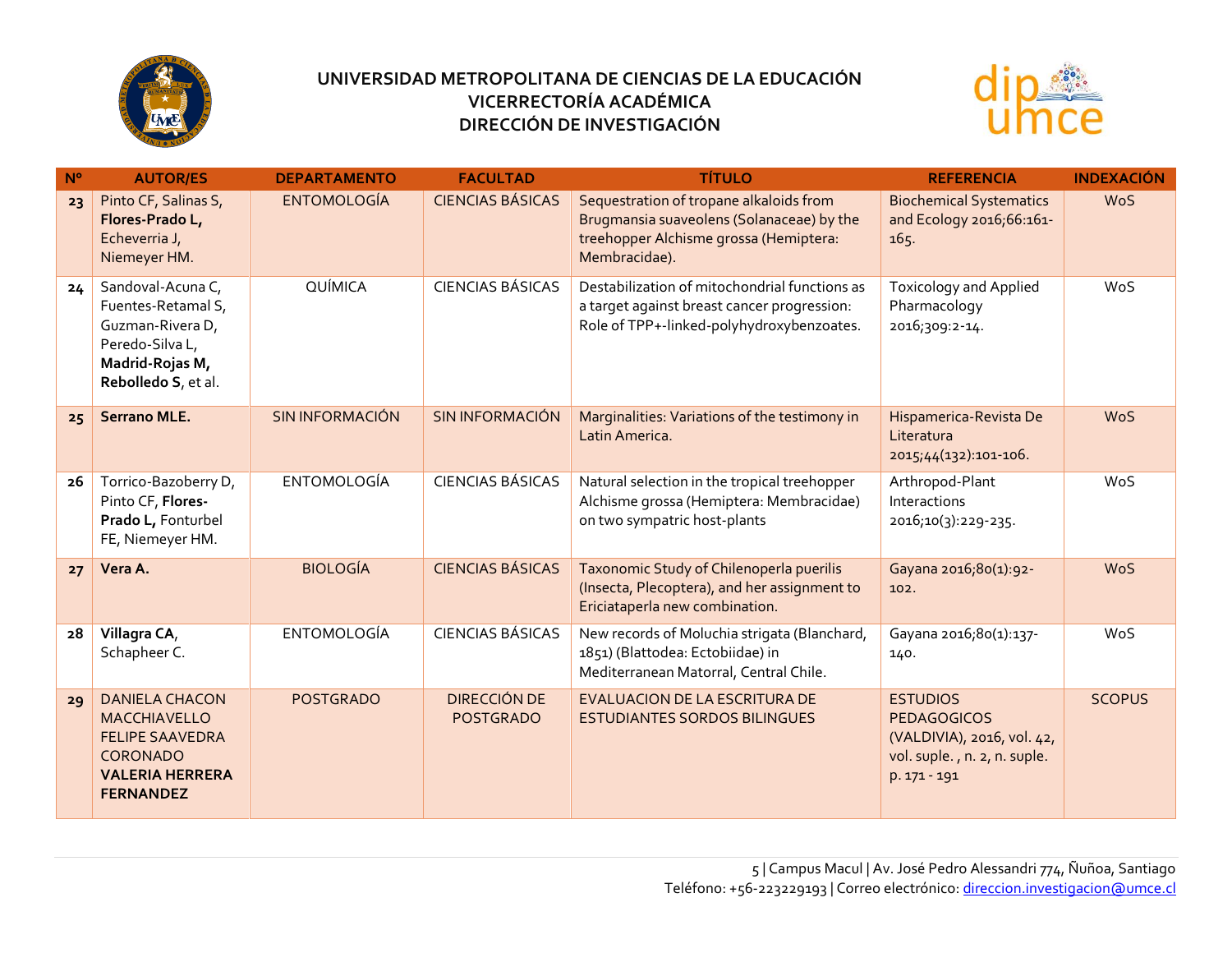



| N <sup>o</sup> | <b>AUTOR/ES</b>                                                                                                   | <b>DEPARTAMENTO</b> | <b>FACULTAD</b>                                  | <b>TÍTULO</b>                                                                                                                                                                  | <b>REFERENCIA</b>                                                                                                                                               | <b>INDEXACIÓN</b>        |
|----------------|-------------------------------------------------------------------------------------------------------------------|---------------------|--------------------------------------------------|--------------------------------------------------------------------------------------------------------------------------------------------------------------------------------|-----------------------------------------------------------------------------------------------------------------------------------------------------------------|--------------------------|
| 30             | <b>OSCAR LENNON</b><br><b>DEL VILLAR</b>                                                                          | F. PEDAGÓGICA       | FILOSOFÍA Y<br><b>EDUCACIÓN</b>                  | LIMITACIONES Y POSIBILIDADES DE LA<br>PEDAGOGIA INTERCULTURAL PARA NIÑOS<br><b>INDIGENAS</b>                                                                                   | <b>ESTUDIOS</b><br><b>PEDAGOGICOS</b><br>(VALDIVIA), 2016, vol. 42,<br>vol. suple., n. 1, n. suple.<br>p. 339 - 353                                             | <b>SCOPUS</b>            |
| 31             | <b>TERESA AYALA</b><br><b>PEREZ</b>                                                                               | CASTELLANO          | HISTORIA,<br><b>GEOGRAFÍA Y</b><br><b>LETRAS</b> | MEMORIA VERSUS OLVIDO: LA PARADOJA<br><b>DE INTERNET</b>                                                                                                                       | <b>UNIVERSUM (TALCA)</b><br><b>REVISTA DE</b><br><b>HUMANIDADES Y</b><br><b>CIENCIAS SOCIALES,</b><br>2016, vol. 31, vol. suple.,<br>n. 1, n. suple. p. 31 - 44 | <b>SCOPUS</b>            |
| 32             | <b>CHRISTIAN R</b><br><b>GONZALEZ</b><br><b>JAIME PIZARRO-</b><br>ARAYA<br><b>JORGE CEPEDA-</b><br><b>PIZARRO</b> | <b>ENTOMOLOGÍA</b>  | <b>CIENCIAS BÁSICAS</b>                          | EFECTO DE LA CONDICION HIDRICA DE<br><b>VEGAS ALTOANDINAS DEL DESIERTO</b><br>TRANSICIONAL DE CHILE SOBRE ALGUNAS<br>CARACTERISTICAS COMUNITARIAS DE SU<br><b>DIPTEROFAUNA</b> | IDESIA (ARICA), 2016,<br>vol. 34, vol. suple., n. 1, n.<br>suple. p. 7 - 18                                                                                     | <b>SCOPUS</b>            |
| 33             | <b>HECTOR ORTIZ</b><br><b>LIRALEONARDO</b><br><b>MENA FLORES</b>                                                  | <b>INGLÉS</b>       | HISTORIA,<br><b>GEOGRAFÍA Y</b><br><b>LETRAS</b> | ALOFONIA DEL FONEMA FRICATIVO<br>ALVEOLODENTAL /S/ EN POSICION CODAL<br>PRECONSONANTICA EN EL HABLA DE<br>PROFESIONALES DE SANTIAGO                                            | <b>BOLETIN DE FILOLOGIA,</b><br>2015, vol. 50, vol. suple.,<br>n. 2, n. suple. p. 123 - 148                                                                     | SciELO Chile -<br>No WOS |
| 34             | Marroquín V.J.O.,<br>Romero J.L.R.                                                                                | CASTELLANO          | HISTORIA,<br><b>GEOGRAFÍA Y</b><br><b>LETRAS</b> | "La revuelta es contagiosa y reproducible":<br>Ejercicio analítico de un discurso (auto)<br>marginado                                                                          | Boletin de Linguistica                                                                                                                                          | <b>SCOPUS</b>            |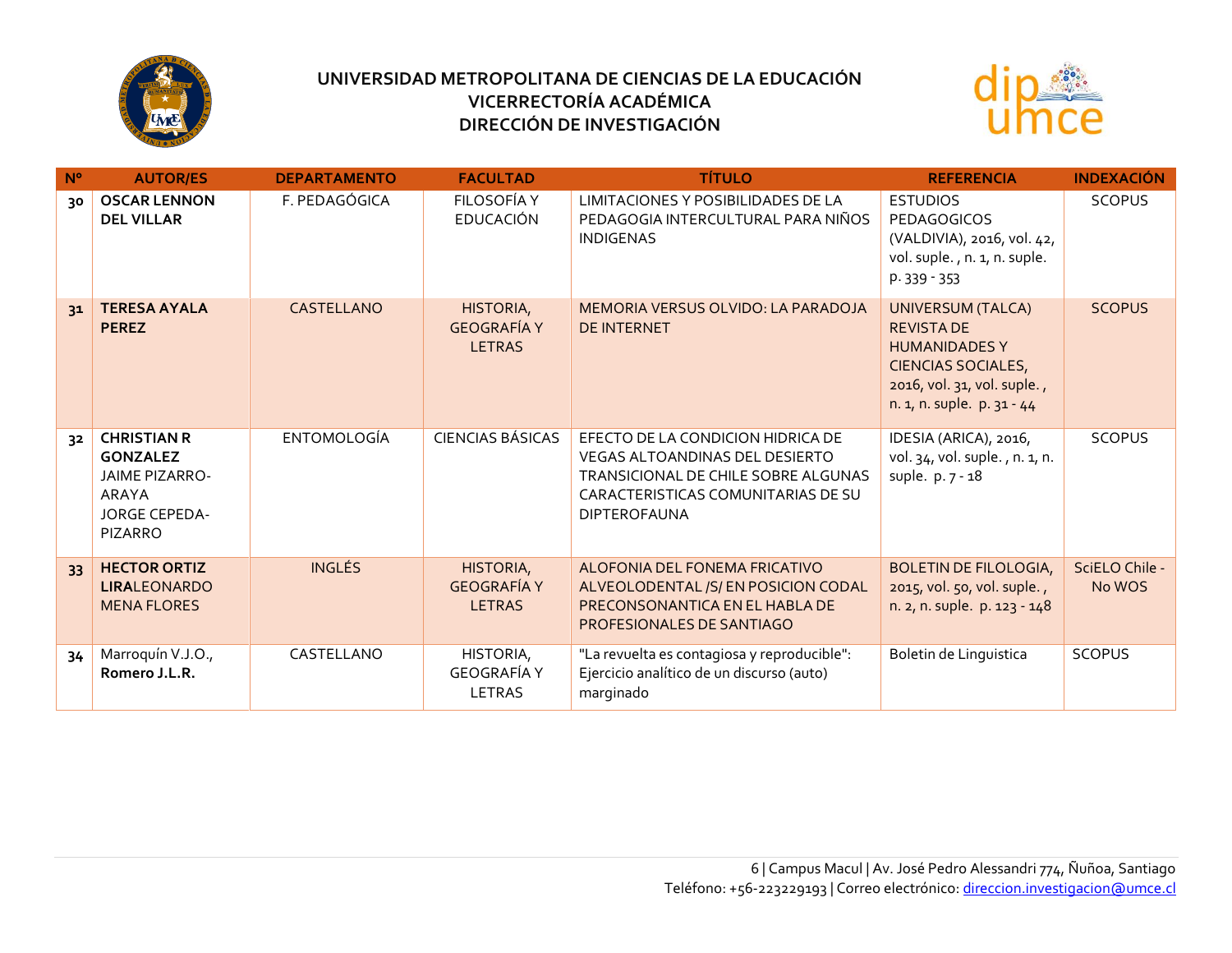



| $N^{\circ}$ | <b>AUTOR/ES</b>                                                                                                                                         | <b>DEPARTAMENTO</b>                   | <b>FACULTAD</b>                                  | <b>TÍTULO</b>                                                                                                                                                                                                                                                                                                                                  | <b>REFERENCIA</b>                                                    | <b>INDEXACIÓN</b> |
|-------------|---------------------------------------------------------------------------------------------------------------------------------------------------------|---------------------------------------|--------------------------------------------------|------------------------------------------------------------------------------------------------------------------------------------------------------------------------------------------------------------------------------------------------------------------------------------------------------------------------------------------------|----------------------------------------------------------------------|-------------------|
| 35          | Brahm R., Jones M.,<br>Espinoza N., Jordán<br>A., Rabus M., Rojas<br>F., Jenkins J.S.,<br>Cortés C., Drass H.,<br>Pantoja B., Soto<br>M.G., Vučković M. | <b>FÍSICA</b>                         | <b>CIENCIAS BÁSICAS</b>                          | An independent discovery of two hot jupiters<br>from the K2 mission                                                                                                                                                                                                                                                                            | Publications of the<br><b>Astronomical Society of</b><br>the Pacific | <b>SCOPUS</b>     |
| 36          | Nagata J.J., Giner<br>J.G.-B., Abad F.M.                                                                                                                | <b>HISTORIA Y</b><br>GEOGRAFÍA        | HISTORIA,<br><b>GEOGRAFÍA Y</b><br>LETRAS        | Augmented reality and pedestrian navigation<br>through of mobile implementation on<br>heritage content                                                                                                                                                                                                                                         | <b>ACM</b> International<br><b>Conference Proceeding</b><br>Series   | <b>SCOPUS</b>     |
| 37          | Henríquez N.,<br>Escobar D.                                                                                                                             | <b>HISTORIA Y</b><br><b>GEOGRAFÍA</b> | HISTORIA,<br><b>GEOGRAFÍA Y</b><br><b>LETRAS</b> | Construction of an Early Warning Model for<br>the detection of students at risk of dropping<br>out of Metropolitan University of Educational<br>Sciences (UMCE) [Construcción de un modelo<br>de alerta temprana para la detección de<br>estudiantes en riesgo de deserción de la<br>universidad metropolitana de ciencias de la<br>educación] | Revista Mexicana de<br><b>Investigacion Educativa</b>                | <b>SCOPUS</b>     |
| 38          | Olave T.M., Retamal<br>I.G.                                                                                                                             | SIN INFORMACIÓN                       | SIN INFORMACIÓN                                  | Intuitive approach to randomness, the case of<br>14 and 14-year-old students of a municipal<br>high school [Aproximación Intuitiva a la<br>Aleatoriedad, el caso de Alumnos de 13 y 14<br>años de un Liceo Municipal]                                                                                                                          | <b>Bolema - Mathematics</b><br><b>Education Bulletin</b>             | <b>SCOPUS</b>     |
| 39          | De La Fuente C.I.,<br>Pena Y Lillo R.,<br>Ramirez-Campillo R.,<br>Ortega-Auriol P.,<br>Delgado M., Alvarez-<br>Ruf J., Carreno G.                       | <b>KINESIOLOGÍA</b>                   | <b>ARTESY</b><br><b>EDUCACIÓN FÍSICA</b>         | Medial gastrocnemius myotendinous junction<br>displacement and plantar-flexion strength in<br>patients treated with immediate<br>rehabilitation after Achilles tendon repair                                                                                                                                                                   | Journal of Athletic<br>Training                                      | <b>SCOPUS</b>     |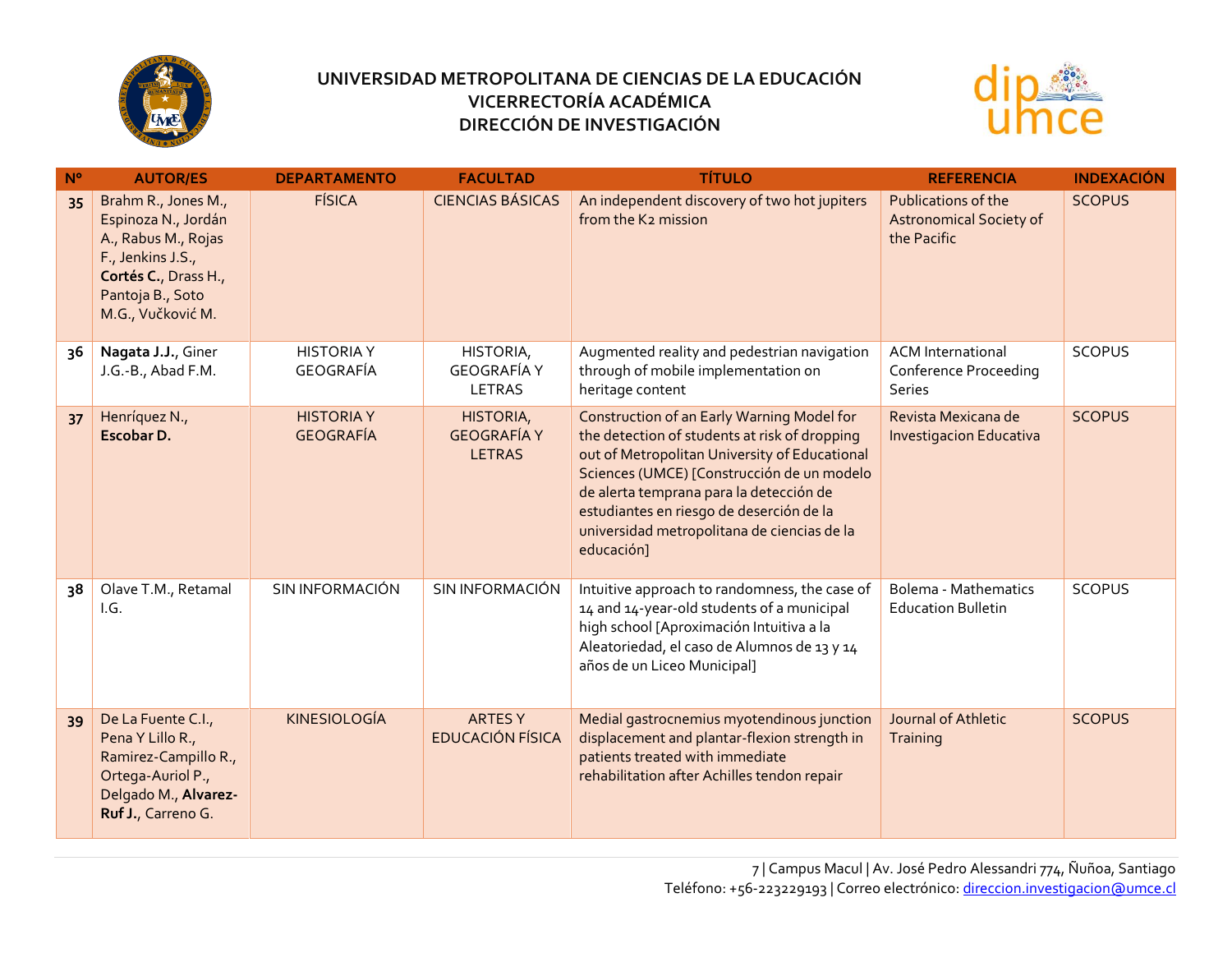



| $N^{\circ}$ | <b>AUTOR/ES</b>                                                                    | <b>DEPARTAMENTO</b>            | <b>FACULTAD</b>                           | <b>TÍTULO</b>                                                                                                                                              | <b>REFERENCIA</b>                                           | <b>INDEXACIÓN</b> |
|-------------|------------------------------------------------------------------------------------|--------------------------------|-------------------------------------------|------------------------------------------------------------------------------------------------------------------------------------------------------------|-------------------------------------------------------------|-------------------|
| 40          | Sáenz F.O.                                                                         | MÚSICA                         | ARTES Y<br>EDUCACIÓN FÍSICA               | Memoria y creación musical: Suyai. La<br>esperanza también es un canto                                                                                     | Revista Musical Chilena                                     | <b>SCOPUS</b>     |
| 41          | Núñez C.A.,<br>González C.R.,<br>Obreque V.,<br>Riquelme B., Reyes<br>C., Rojas M. | <b>ENTOMOLOGÍA</b>             | <b>CIENCIAS BÁSICAS</b>                   | Molecular characterization of Aedes aegypti<br>(L.) (Diptera: Culicidae) of Easter Island based<br>on analysis of the mitochondrial ND4 gene               | Revista Brasileira de<br>Entomologia                        | <b>SCOPUS</b>     |
| 42          | Nagata J.J., Giner<br>J.G.-B., Abad F.M.                                           | <b>HISTORIA Y</b><br>GEOGRAFÍA | HISTORIA,<br><b>GEOGRAFÍA Y</b><br>LETRAS | Perception about Augmented Reality and<br>Mobile Pedestrian Navigation tools with<br>heritage content in the field of education                            | <b>ACM</b> International<br>Conference Proceeding<br>Series | <b>SCOPUS</b>     |
| 43          | Correa I., Hentzel<br>I.R., Labra A.                                               | <b>MATEMÁTICA</b>              | <b>CIENCIAS BÁSICAS</b>                   | Some results on the structure of a class of<br>commutative power-associative nilalgebras<br>of nilindex four                                               | Sao Paulo Journal of<br><b>Mathematical Sciences</b>        | <b>SCOPUS</b>     |
| 44          | Garrido C., Weiss-<br>López B.E., Campos<br>Vallette M.M.                          | QUÍMICA                        | <b>CIENCIAS BÁSICAS</b>                   | Surface-enhanced Raman scattering activity<br>of negatively charged bio-analytes from a<br>modified silver colloid                                         | Spectroscopy Letters                                        | <b>SCOPUS</b>     |
| 45          | Collao Á.E.                                                                        | <b>SIN INFORMACIÓN</b>         | SIN INFORMACIÓN                           | The legal invisibility of the Andean family in<br>northern Chile [La invisibilidad jurídica de la<br>familia andina en el norte de Chile]                  | Revista de Derecho                                          | <b>SCOPUS</b>     |
| 46          | Muñoz J.G.                                                                         | CASTELLANO                     | HISTORIA,<br><b>GEOGRAFÍA Y</b><br>LETRAS | The poet and the modernist writer in the<br>prologue of "poema del niágara" [El poeta y el<br>cronista modernista en el prólogo al "poema<br>del niágara"] | Atenea                                                      | <b>SCOPUS</b>     |
| 47          | Carlos H.T.                                                                        | QUÍMICA                        | <b>CIENCIAS BÁSICAS</b>                   | Thermodynamic cycle for calculating ab-initio<br>pKa values of type (Me)2-N-Phenyl-<br>$(HC=CH)n-CHO$ (n = 0, 1, 2 and 3) molecular<br>systems             | Journal of the Chilean<br><b>Chemical Society</b>           | <b>SCOPUS</b>     |